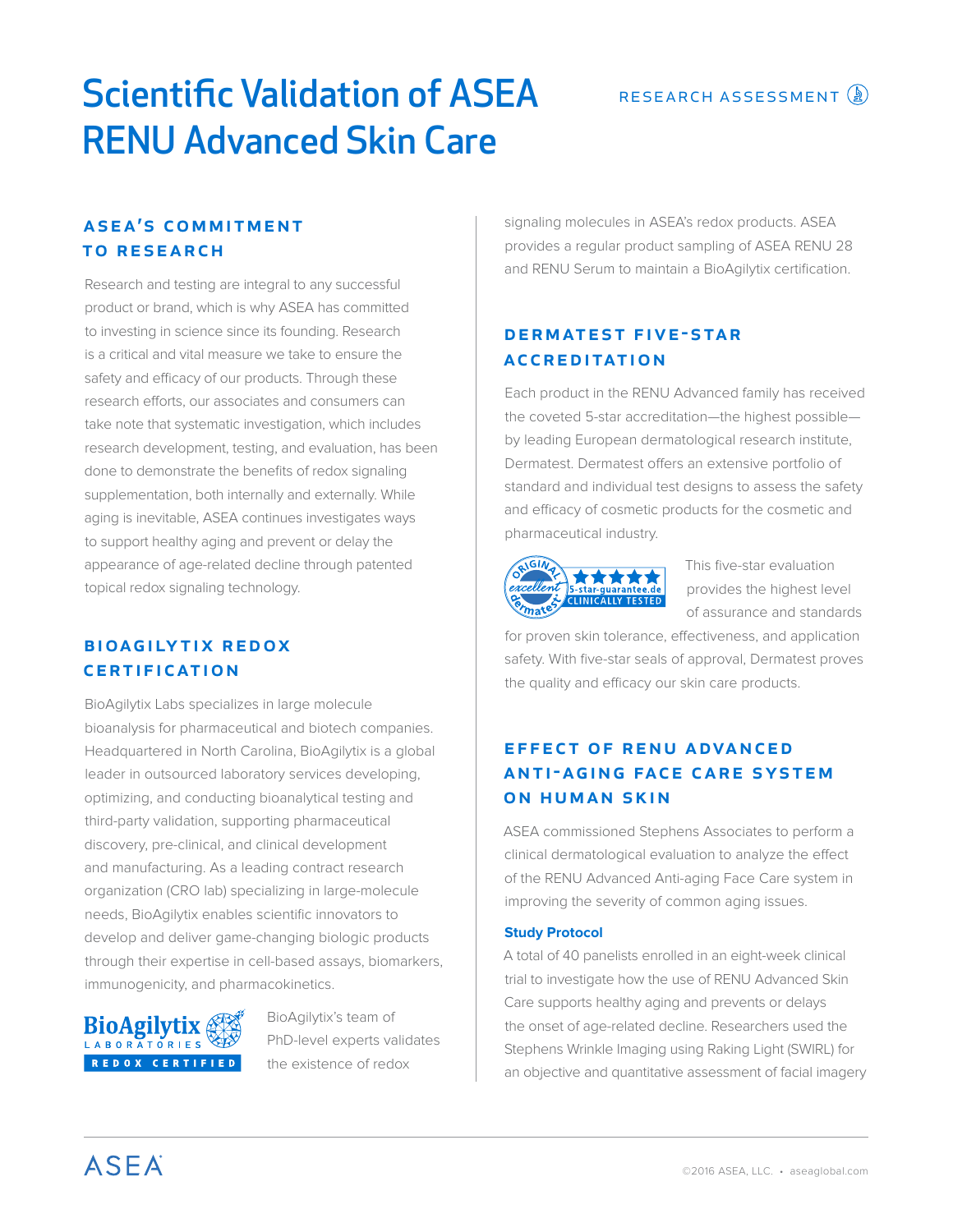of before and after treatment from cosmetic products.

The SWIRL method analyzes the wrinkle severity at multiple areas on the face, such as the crow's feet, under-eye, forehead, and upper lip areas. This approach has been validated through clinical studies and demonstrates excellent correlation with clinical grading.

Participants applied the RENU Advanced system twice per day for eight weeks following the prescribed directions. Investigators evaluated facial imagery taken at the beginning of the study, at four weeks and eight weeks. Panelist completed product evaluation at the conclusion of the assessment. These clinical trials followed Good Clinical Practice (GCP) regulations and guidelines and Institutional Review Board (IRB) regulations.

### **Results Summary**

### **SWIRL analysis measured the following results.**

- Fine lines decreased an average of 20%
- Visible photo damage decreased an average of 10%
- Skin smoothness improved an average of 19%

### **Panelist Survey Results**

- 100% reported a visible decrease in numerous, deep fine lines
- 100% reported measurably smoother skin
- 95% reported noticeably firmer skin
- 90% indicated a decrease in visible photo-damaged skin
- 90% reported more radiant skin
- 85% noted a visible decrease in number and depth of wrinkles

# effect of renu advanced ultra replenishing moisturizer on product safety and skin hydration in adult men and women

Dermatest, performed a clinical-dermatological application and hydration assessment verify the safety and efficacy of RENU Advanced Ultra Replenishing Moisturizer.

#### **Study Protocol**

In a four-week study 19 male and female panelists applied RENU Advanced Ultra Replenishing Moisturizer once per day to the face and neck. Skin moisture measurements were taken by a Corneometer® at the beginning and at the conclusion of the study. A Corneometer is the most used method to reproducibly and accurately determine the hydration level of the skin surface. The accuracy of other hydration measurement instrumentation is typically assessed against the standard of the Corneometer.

In the clinical-dermatological application test, researchers screened and subjected participants to an initial dermatological examination before the clinical trial commenced. Individuals who show no signs of pathological changes in the skin are selected for the testing. Participants are instructed not to use any other similar formulations on the test site. Following the application period, the participants undergo another dermatological examination to ascertain whether the trial product has caused any irritation to the skin.

### **Results Summary**

Corneometer analysis measured an increase in skin moisture by 43% over four weeks.

# effect of renu advanced intensive redox serum on product safety and wrinkle depth in women 45 and older

Researchers Dermatest performed a dermatological report on the Optical 3D-Measurement of the surface of the skin. The purpose of this study determined safety, efficacy and depth of one single wrinkle in the eye area.

#### **Study Protocol**

Over a 4-week study period, researchers asked ten adult female participants 45 years of age and older to apply RENU Advanced Intensive Redox Serum once per day under the eye. Scientists used a 3D optical scanner with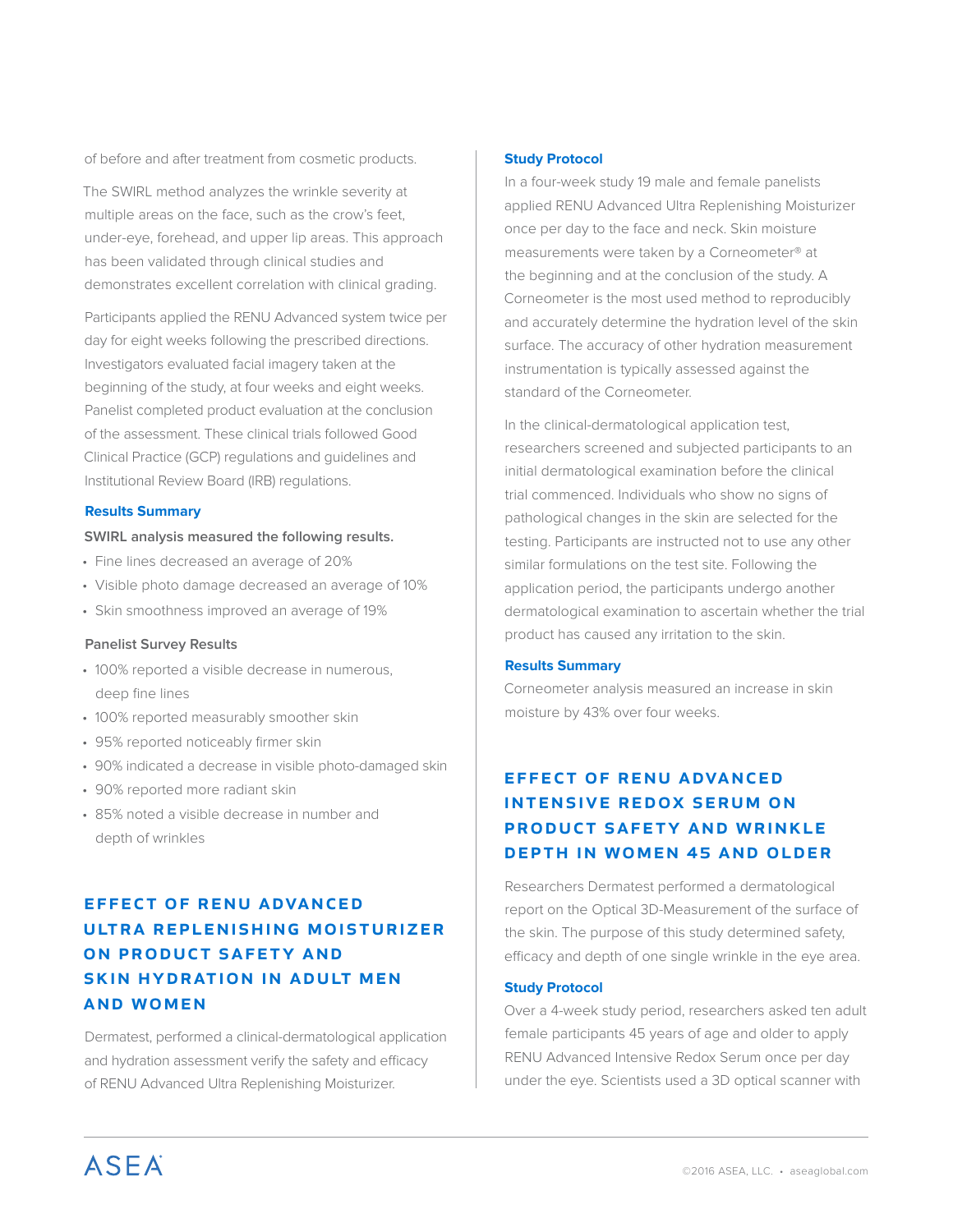a structured light projection method (PRIMOS) portable to acquire skin surface images.

This optical scanner obtains 3D in vivo measurements of microscopic and macroscopic skin surface structures. The structured light projection method is applied by the PRIMOS camera to get a 3D surface image. The method provides many advantages, such as a standardized capture distance and high-speed scan. High-speed capture is necessary for skin surface measurements due to the inevitable movements of the subject.

### **Results Summary**

The specialist dermatological report from Dermatest confirms this skin-smoothing effect. Measurement of the wrinkle depth of the under eye area revealed an average improvement of 18.66% by using the Redox Serum once per day for 4 weeks. Measurement of the depth of creases prior to and 30 minutes following product application manifested smoother-looking skin.

- Wrinkle depth in eye area decreased an average of 18.66%
- No undesired reactions or pathological skin effects indicated
- No skin irritation or sensitizing characteristics recorded
- Received the Dermatest 5-star rating

#### **30 Minute Benefits Reported**

• Smoother-looking skin that eases the appearance of fine lines, wrinkles and puffiness.

# **EFFECT OF RENU ADVANCED GENTLE REFINING CLEANSER** ON PRODUCT SAFETY AND SKIN SEBUM BALANCE IN ADULT men and women

Researchers at Dermatest performed both a dermatological expertise on a clinical-dermatological application test to thoroughly check the compatibility

of the formulation based on clinical-dermatological criteria. The study also included a dermatology specialist expertise analysis on sebum (skin fat) using RENU Advanced Gentle Refining Cleanser.

#### **Study Protocol**

Over a 4-week study period, 20 adult male and female participants cleansed their face with the product RENU Advanced Gentle Refining Cleanser once per day. Skin sebum (fat) was measured using Sebumetry in three spots on each panelist's face before and after 4 weeks.

Sebumetry is used to quantify the fat content of the skin. A semi-transparent synthetic film becomes transparent at the point of contact with the skin's sebum. Once the probe presses against the skin, a light is projected through the synthetic film and reflected by a mirror. The transmission of the light is captured by a photocell and then measured. The luminous intensity recorded is an indication of the sebum content of the skin at the test site.

#### **Results Summary**

- Skin sebum (fat) balanced with an average decrease of 16.94% over four weeks.
- Dermatological assessment found no undesired reactions or pathological skin effects
- No skin irritation or sensitizing characteristics were associated with the product

# **ANTI-AGING EFFECTS OF RENU** 28 REVITALIZING REDOX GEL ON female subjects over age 45

The influence was of RENU 28 was measured over 4 weeks in the most common parameters concerning aged skin.

RENU 28 Revitalizing Redox Gel has active redox signaling molecules that can be applied directly onto the skin to improve and revitalize it at the cellular level.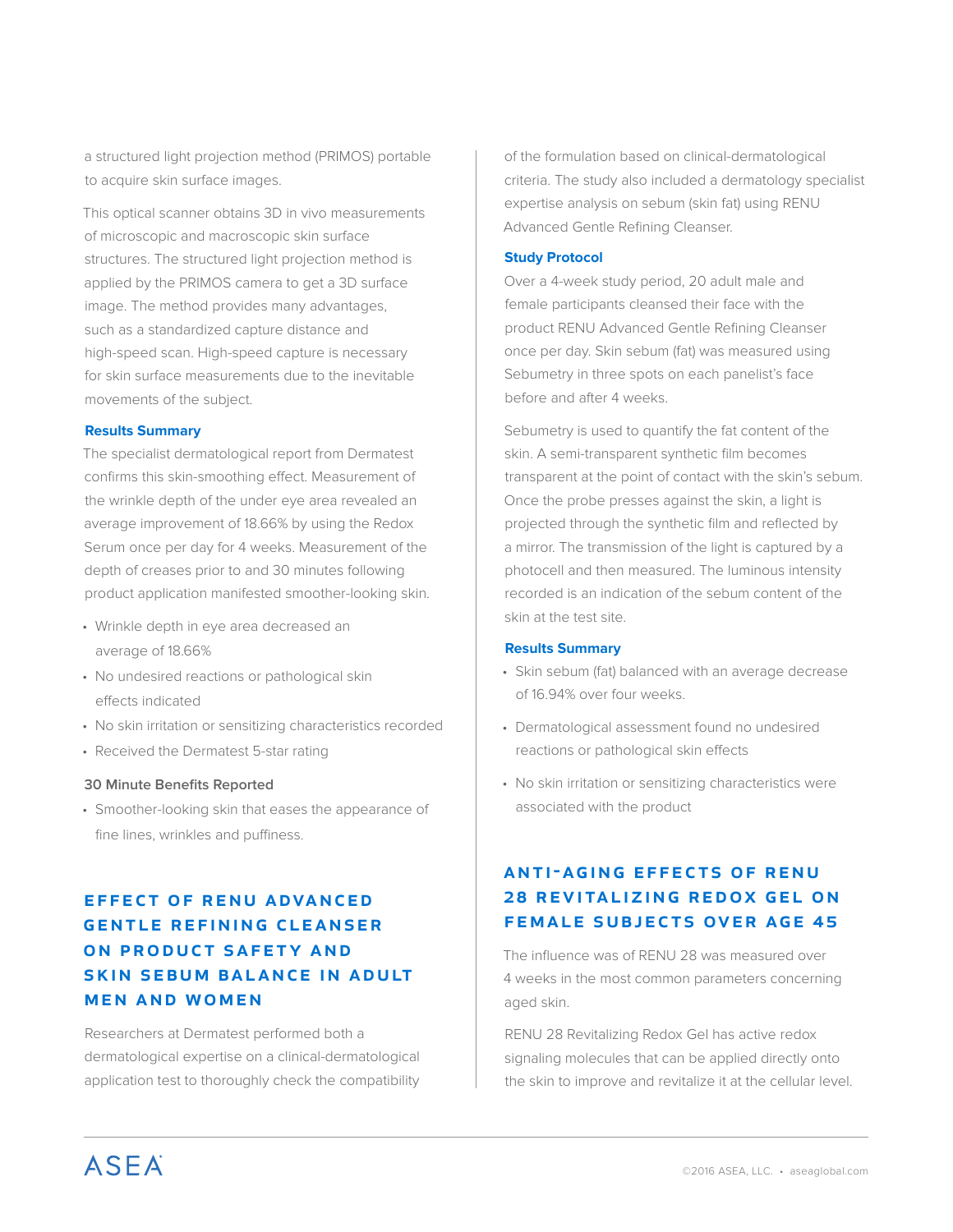ASEA commissioned a clinical trial to quantify the results of this revitalization.

### **Study Protocol**

Over the 4-week study period, researchers examined 20 adult female panelists over the age of 45 for skin hydration, eye wrinkle depth, face appearance, and elasticity. Each panelist applied RENU 28 Revitalizing Redox Gel twice a day (morning and evening) over the 4-weeks period.

Researchers used corneometry to measure the hydration of the outer layer of the epidermis. The PRIMOS 3D optical portable, hand-held device captured in vivo measurements of eye wrinkle depth and skin roughness. Cutometry assessment provided the measurement of skin elasticity. High-resolution photographs of the subject's face using the VISIA™ complexion analysis system provided imagery for digital image face appearance comparison.

#### **Results Summary**

### average improvement of subjects in 4 weeks



# $STUDY = EFECT OF$ RENU 28 REVITALIZING REDOX **GEL ON CELLULITE AND** adipose lobules

Dermatest provided dermatological expertise on a 12-week clinical-dermatological application test including Cellulite

determination average values of length and breadth of adipose lobules using Skin Scanner DUB simple.

The influence of the product RENU 28 Revitalizing Redox Gel was examined concerning the dimension of adipose tissue lobules in the area of thighs, as well as the tolerance after a period of 12 weeks in-use test according to clinical-dermatological criteria.

Cellulite forms when fat lobules press against the skin and create a bulge with an accompanying depression next to the bulge. Dermatest conducted a 12-week study on the effects of RENU 28 Revitalizing Redox Gel on cellulite.

### **Study Protocol**

In a 12-week assessment, researchers evaluated 30 female participants using skin ultrasound measurements conducted before the study, at 6-weeks, and after 12-weeks. Each test subject applied the product RENU 28 Revitalizing Redox Gel twice a day (morning and evening) in the thigh region. For 30-60 seconds participants massaged the gel into the targeted areas of the skin.

### **Results Summary**

|                                                   | <b>WEEK 6</b>   | <b>WEEK 12</b>  |
|---------------------------------------------------|-----------------|-----------------|
| <b>LENGTH OF</b><br><b>ADIPOSE (FAT) LOBULES</b>  | 12.24% decrease | 15.81% decrease |
| <b>BREADTH OF</b><br><b>ADIPOSE (FAT) LOBULES</b> | 10.75% decrease | 14.73% decrease |

These results show an actual decrease in the size of fat lobules. As indicated in the study RENU 28 works with the body's natural cellular communication to reduce fat deposits, whereas other cellulite treatments use inflammation and fillers for a temporary effect.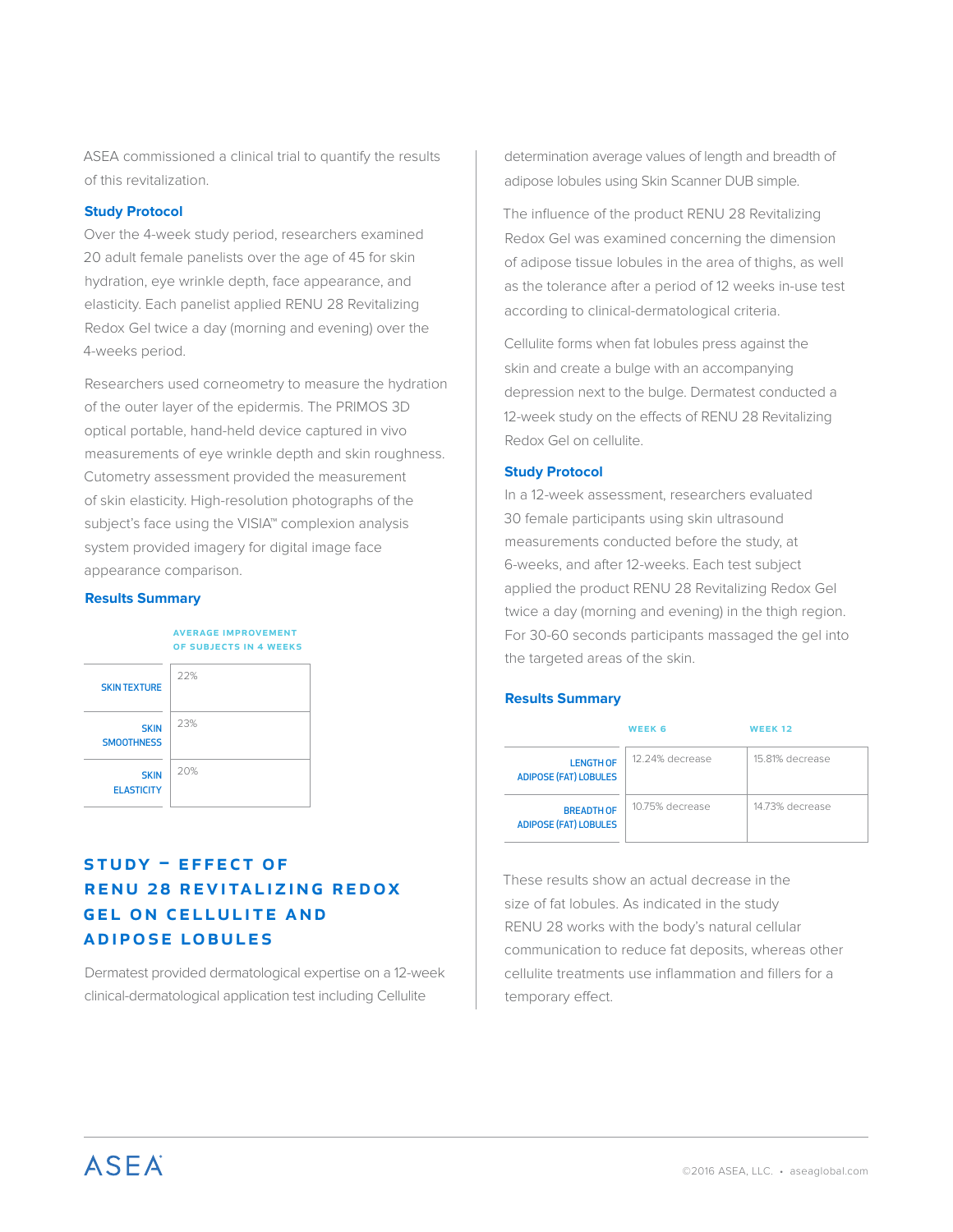

Images from the study show two different subjects. The dark area represents an actual fat lobule, and vertical and horizontal lines are used for measurement. It is evident in the image on the left that the fat lobule in each subject measures significantly larger than in the picture on the right, after using RENU 28 for six weeks.

# **EFFECT OF RENU 28** REVITALIZING REDOX GEL ON ELASTICITY OF HUMAN thigh skin

Specialist dermatological expertise on elasticity of human thigh skin.

# **Study Protocol**

Investigators at Dermatest provided analysis of skin elasticity by use of cutometer. Measurements were obtained for 30 female subjects before the study, after 6 weeks and after 12 weeks. Both a RENU 28 application area and untreated control area were tested.

Each test subject applied the product RENU 28 Revitalizing Redox Gel twice a day (morning and evening) in the region of the thigh test area. Subjects massaged into skin for 30-60 seconds.

#### **Results Summary**

|                       | % ELASTICITY<br><b>IMPROVEMENT</b><br>IN GEL<br><b>APPLICATION</b><br><b>TEST AREA</b> | % ELASTICITY<br><b>IMPROVEMENT</b><br>IN CONTROL<br><b>TEST AREA</b> | % ELASTICITY<br><b>IMPROVEMENT</b><br><b>AFTER</b><br><b>DEDUCTION</b><br><b>OF CONTROL</b> |
|-----------------------|----------------------------------------------------------------------------------------|----------------------------------------------------------------------|---------------------------------------------------------------------------------------------|
| <b>AFTER 6 WEEKS</b>  | 16.62%                                                                                 | 0.68%                                                                | 15.94%                                                                                      |
| <b>AFTER 12 WEEKS</b> | 24.17%                                                                                 | 3.26%                                                                | 20.91%                                                                                      |

Throughout the 12-week evaluation subjects demonstrated significant progressive improvements (up to 24%) in skin elasticity.

# RENU 28 REVITALIZING REDOX GEL SKIN CELL RENEWAL AND CELL TURNOVER

ASEA commissioned Stephens & Associates to study the effects of redox signaling on blood flow and cell turnover, with specific emphasis on the skin. Stephens & Associates answered two important questions in their research:

1. Will RENU 28 Revitalizing Redox Gel stimulate skin cell renewal and turnover?

2. Will RENU 28 Revitalizing Redox Gel increase blood flow in the skin?

Skin cell renewal, and the rate at which cells renew, is the essence of anti-aging. Because redox signaling molecules work at a cellular level, with messages that signal cell turnover, ASEA commissioned a study that shows the way RENU 28 can affect the rate of skin cell renewal.

### **Study Protocol**

Participants applied RENU 28 to one forearm twice each morning and twice each evening for two weeks. At that point, a fluorescent dye was applied to the RENU 28 forearm and the control forearm. Each arm was then photographed under UV light and quantified. Over the next two weeks, participants continued to apply RENU 28 as before. The fading of the dye indicated skin cell renewal and turnover. The findings are compelling.